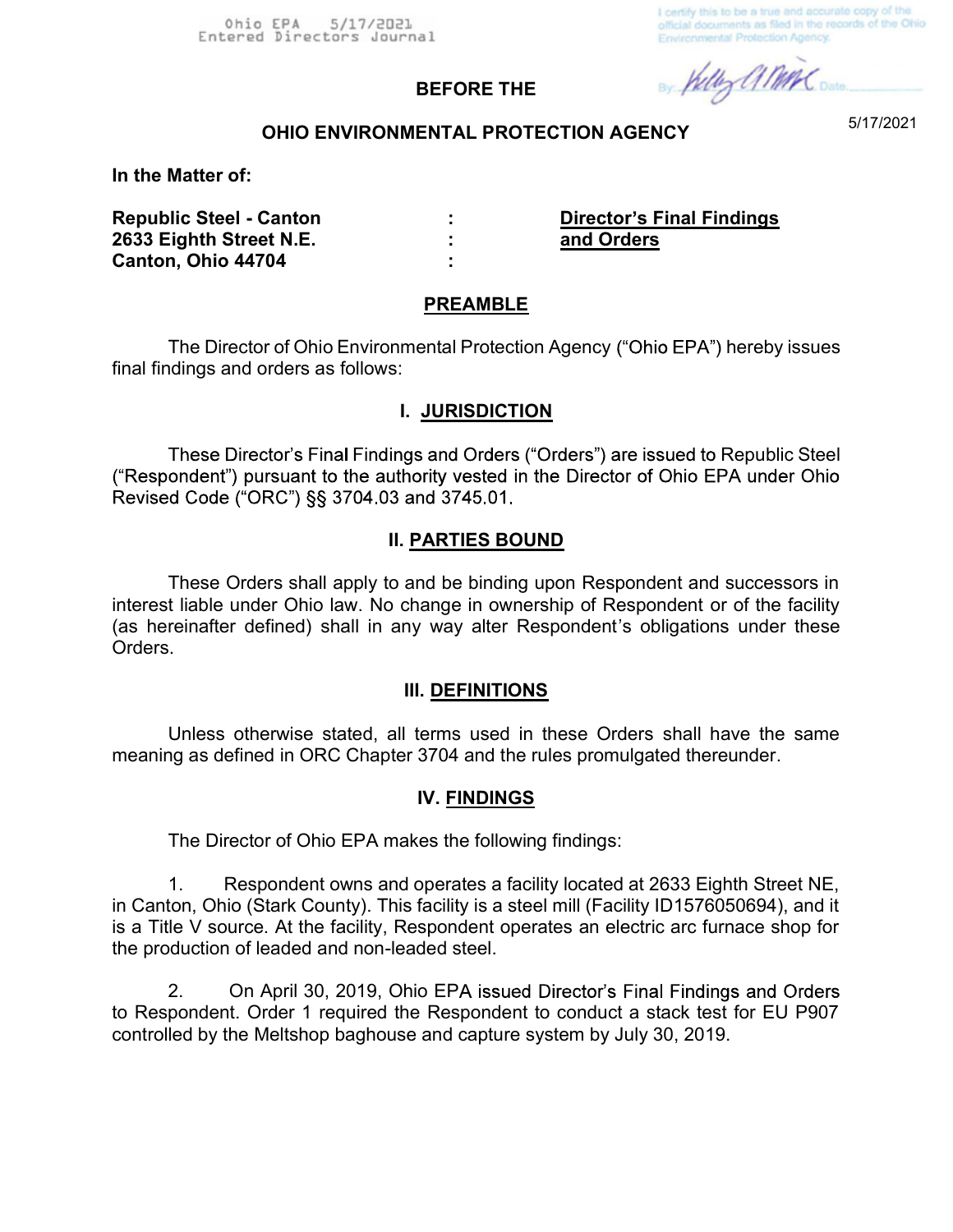3. Term III.A.I.1. of the TV PTO for EU P907 EAF #9 requires that Nitrogen Oxides (NOx) emissions shall not exceed 0.35 lb/ton of steel as a 3-hour average, 33.0 lb/hr and 144.5 tpy; and Sulfur dioxide (SO2) emissions shall not exceed 11.5 lb/hr and 50.6 tpy. Term III.A.I.2.c. of the TV PTO for EU P907 EAF #9 requires that visible particulate emissions shall not exceed 6% opacity as a 6-minute average from the Meltshop.

4. From December 8 through 10, 2020, Alliance Source Testing, LLC performed emissions testing at Respondent's #4 Melt shop baghouse including EU P907. EAF #9. The testing was performed to demonstrate compliance with the emissions limitations outlined in the terms and conditions of TV PTO P0101210 and the requirements of DFFO issued on April 30, 2019. Personnel from Canton City Public Health - Air Pollution Control (Canton-APC) conducted virtual observations to confirm conformance with test methods and Ohio EPA policy.

5. The emission test report was received by Canton APC on January 22, 2021. As shown in the table below, the emission test report identified the NOx emissions rate as 39.7 lbs/hr which exceeds the allowable emissions limitation of 33.0 lbs/hr, in violation of the terms and conditions of the TV PTO and ORC § 3704.05(C) and (J). In addition, the emission test report also identified the SO2 emissions rate as 105.5 lbs/hr which exceeds the allowable emissions limitation of 11.5 lbs/hr, in violation of the terms and conditions of the TV PTO and ORC § 3704.05(C) and (J). The emission test report also identified the fugitive visible particulate emissions from the Meltshop as 8.8% as a 6-minute average which exceeds the allowable visible particulate emissions limitation of 6.0% as a 6-minute average, in violation of the terms and conditions of the TV PTO and ORC § 3704.05(C) and (J).

| Pollutant       | <b>Emissions Rates</b> | Allowable             | Source Operating | Maximum Rated |
|-----------------|------------------------|-----------------------|------------------|---------------|
|                 | During Testing         | <b>Emissions Rate</b> | Rate During      | Capacity of   |
|                 | (3-run average)        |                       | Testing (3-run   | Source        |
|                 |                        |                       | average)         |               |
| Nitrogen Oxides | $39.7$ lbs/hr          | $33.0$ lbs/hr         | 97.65 TPH        | $165$ tph     |
| Sulfur Dioxide  | 105.5 lbs/hr           | $11.5$ lbs/hr         | 97.65 TPH        | $165$ tph     |
| Visible         | $8.8\%$ (highest 6)    | $6.0\%$ (6 min        |                  |               |
| Emissions       | min avg during         | avg)                  | 97.65 TPH        | $165$ tph     |
| (fugitive)      | test)                  |                       |                  |               |

6. On December 29, 2020 and February 12, 2021, Canton APC sent notice of violation (NOV) letters to Respondent for the violations referenced in Finding No. 11 of these Orders. Respondent provided written responses on March 5, 2021, March 16, 2021, and April 16, 2021, and also implemented certain building repair work to address fugitives. To date, Respondent has not completed a retest or demonstrated compliance with the emissions limitations referenced in Finding No. 5 of these Orders.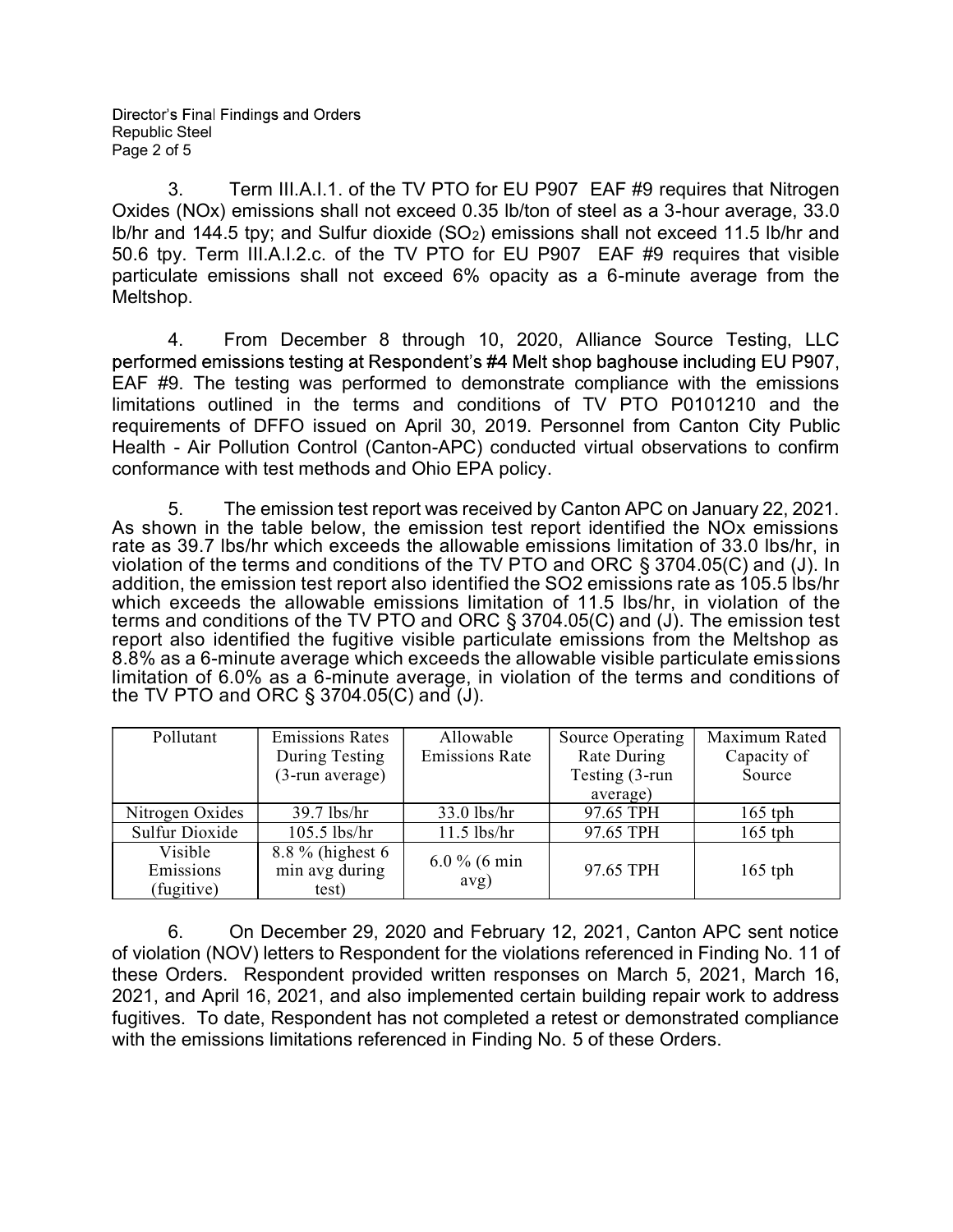Director's Final Findings and Orders Republic Steel Page 3 of 5

7. The Director has given consideration to, and based her determination on, evidence relating to the technical feasibility and economic reasonableness of complying with the following Orders and their relation to benefits to the people of the State to be derived from such compliance.

### V. ORDERS

The Director hereby issues the following Order:

By no later than June 18, 2021, Respondent shall conduct a stack test for EU P907 to demonstrate compliance with the  $SO<sub>2</sub>$  and  $NO<sub>x</sub>$  emissions limits identified in the TV PTO P0101210. An Intent-to-Test notification was submitted to Canton APC on April 19, 2021, and any revisions to the ITT requested by Canton APC shall be submitted by the deadline request and no later than five (5) days prior to testing. The results of the stack testing shall be submitted to Ohio EPA and Canton APC within thirty (30) days following the testing. During the test, Respondent shall record all work practices and materials used at EU P907.

## VI. TERMINATION

Respondent's obligations under these Orders shall terminate when Respondent certifies in writing and demonstrates to the satisfaction of Ohio EPA that Respondent has performed all obligations under these Orders and the Chief of Ohio EPA's Division of Air Pollution Control acknowledges, in writing, the termination of these Orders. If Ohio EPA does not agree that all obligations have been performed, then Ohio EPA will notify Respondent of the obligations that have not been performed, in which case Respondent shall have an opportunity to address any such deficiencies and seek termination as described above.

The certification shall contain the following attestation: "I certify that the information contained in or accompanying this certification is true, accurate and complete."

 This certification shall be submitted by Respondent to Ohio EPA and shall be signed by a responsible official of Respondent. For purposes of these Orders, a responsible official is as defined in OAC Rule 3745-77-01(II) for a corporation, or a corporate officer who is in charge of a principal business function of Respondent.

## VII. OTHER APPLICABLE LAWS

All actions required to be taken pursuant to these Orders shall be undertaken in accordance with the requirements of all applicable local, State and federal laws and regulations. These Orders do not waive or compromise the applicability and enforcement of any other statutes or regulations applicable to Respondent.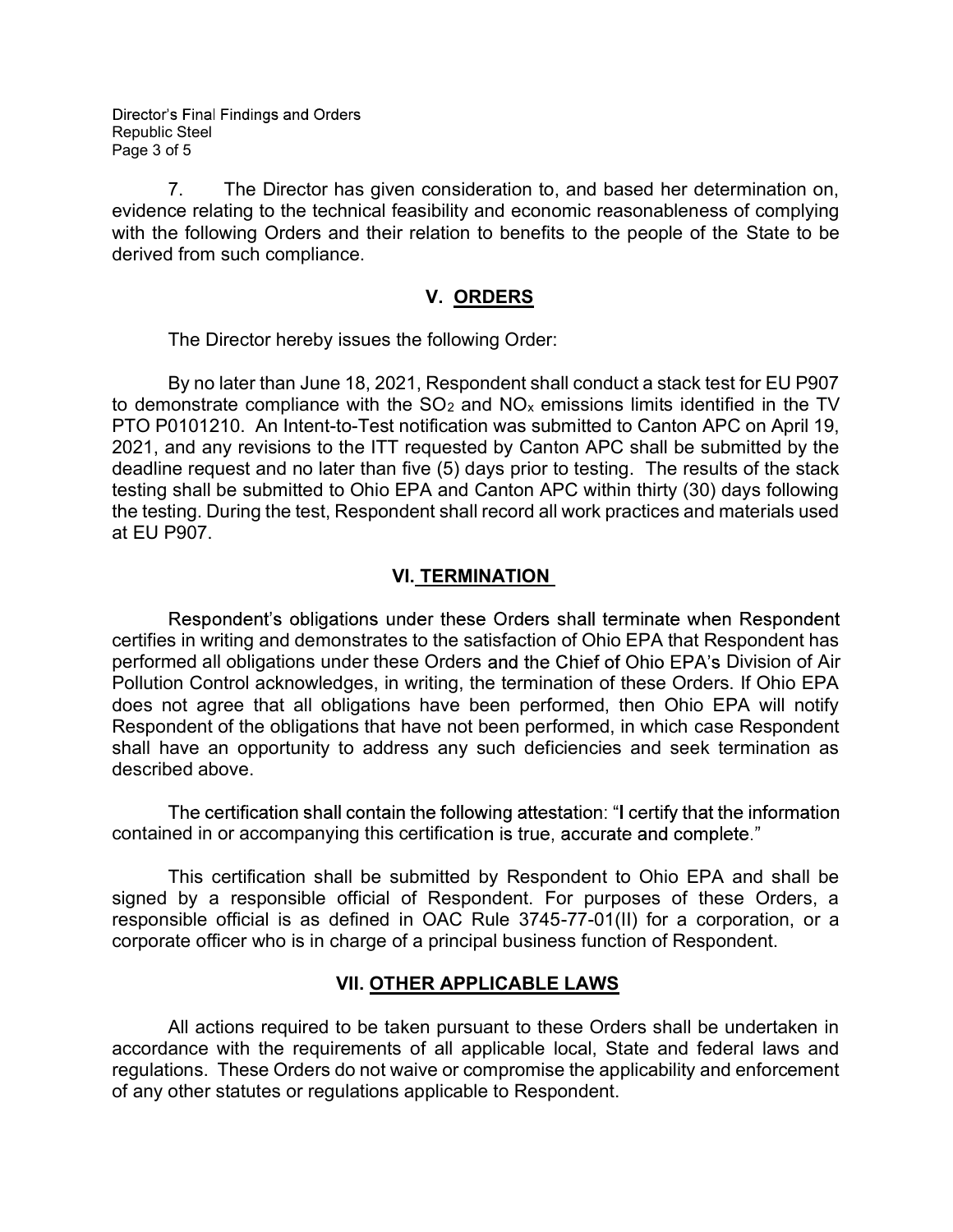### VIII. NOTICE

All documents required to be submitted by these orders shall be submitted electronically by Respondent via the Air Services Portal and emails to CPHD and Ohio EPA. The specific recipients will be provided to Republic Steel.

## IX. RESERVATION OF RIGHTS

Nothing contained herein shall be construed to prevent Ohio EPA from seeking legal or equitable relief to enforce the terms of these Orders or from taking other administrative, legal or equitable action as deemed appropriate and necessary, including seeking penalties against Respondent for noncompliance with these Orders and/or for the violations described herein. Nothing contained herein shall be construed to prevent Ohio EPA from exercising its lawful authority to require Respondent to perform additional activities pursuant to ORC Chapter 3704 or any other applicable law in the future. Nothing herein shall restrict the right of Respondent to raise any administrative, legal or equitable claim or defense with respect to such further actions which Ohio EPA may seek to require of Respondent. Nothing in these Orders shall be construed to limit the authority of Ohio EPA to take any other administrative, legal or equitable action as deemed appropriate and necessary, including seeking penalties against Respondent, for violations not addressed in these Orders.

# X. APPEAL RIGHTS

You are hereby notified that this action of the Director is final and may be appealed to the Environmental Review Appeals Commission pursuant to Section 3745.04 of the Ohio Revised Code. The appeal must be in writing and set forth the action complained of and the grounds upon which the appeal is based. The appeal must be filed with the Commission within thirty (30) days after notice of the Director's action. The appeal must be accompanied by a filing fee of \$70.00 which the Commission, in its discretion, may reduce if by affidavit you demonstrate that payment of the full amount of the fee would cause extreme hardship. Notice of the filing of the appeal shall be filed with the Director within three (3) days of filing with the Commission. Ohio EPA requests that a copy of the appeal be served upon the Ohio Attorney General's Office, Environmental Enforcement Section. An appeal may be filed with the Environmental Review Appeals Commission at the following address:

> Environmental Review Appeals Commission 30 East Broad Street, 4th floor Columbus, OH 43215